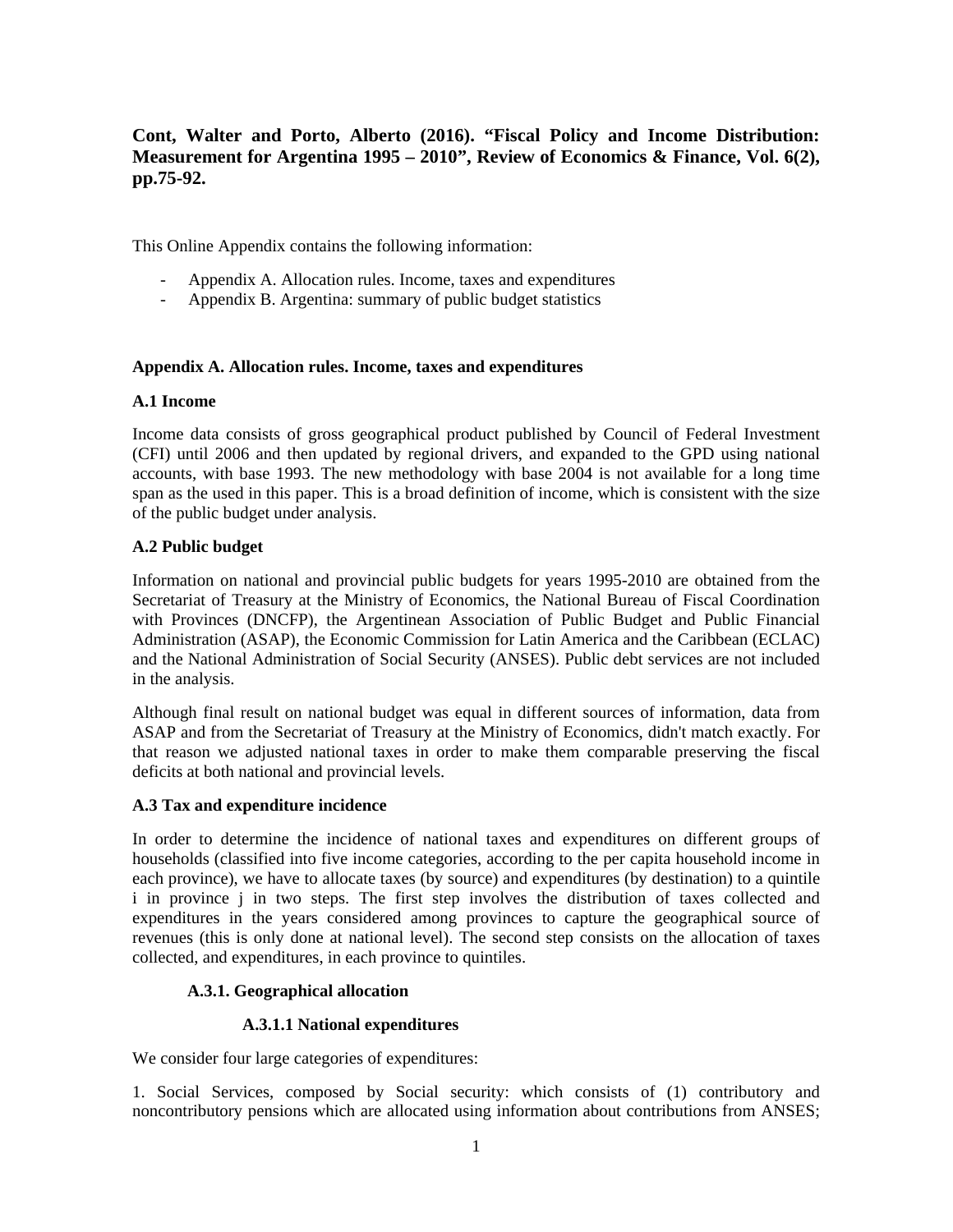(2) Former Military Program of Pensions: 50% as contributory pensions and 50% per population. (3) Federal Police Program: 50% to CABA and 50% per population. There is missing information of the decomposition among (1) and (3) between 1995 and 1999, which is filled by assuming regional distribution following a trend between those two years and applying those trends to total annual amounts; Universal Child Allowance: based on information from "Gasto Público Social y su distribución a las Provincias en el Presupuesto Nacional 2012"; Protection and Social Assistance: 2/3 are distributed on the basis of proportion of population under the poverty line and 1/3 per population; Education and Culture: college education allocated 50% based in the location of the university and 50% per population. The remaining amount of education and culture is allocated per population; Health is allocated per population; Work, Housing and Water and Sewerage: 50% per population and 50% on the basis of proportion of population under the poverty line. Subsidies to AySA were allocated between CABA and Buenos Aires as a function of connections.

2. Economic Services, composed by: Energy, Mining and Fuel composed primarily by transfers to the private sector which were allocated in terms of the contribution of each consumer-province to the deficit, in some cases based on the total provincial consumption or when available by official reports; Transport expenditures were allocated according to the transfers of the national government to the respective location of the different operators, which correspond with between 80-100% to City of Buenos Aires and Province of Buenos Aires (and the distribution between these two jurisdictions were based on the number of passengers) while expenditures on Aerolineas Argentinas were allocated according to the participation of each province in the higher quintile of the income distribution of the country; Communications were allocated by population; Ecology and Environment were distributed by province per population and Agriculture, Industry, Trade, Tourism, Insurance and Finance were allocated by provincial consumption.

3. Defense and Security: 50% per population and 50% per GGP.

4. General Administration: according to the resulting provincial distribution of the rest of the expenditures considered.

# **A.3.1.2. National taxes**

- Value Added Tax: given the lack of annual data of consumption at the provincial level, we estimated a cross section regression with data from the 2004/2005 Household Surveys of Income and Consumption (HSIC). We used as a dependent variable the per capita consumption expenditures and then we took as independent variables proxies at the provincial level: the energy consumption from residential users, supermarket expenditures and the number of patented cars all in per capita terms. The estimated coefficients were used to estimate the per capita provincial consumption of 1995-2010.

- Income Tax (both Personal and Corporation), Personal Property Taxes, Monotributo and Capital Resource Tax were allocated according to total household income.

- Contributions to Social Security: we adopted a criteria based on the employment rate adjusted by the economically active population (EAP) at the provincial level (using a lineal trend because we only have information for 2001, 2005, 2010 and 2015).

- Bank Credits and Debits: 80% as VAT and 20% as the Income Tax.

- Liquid Fuels: according to the consumption of liquid fuels.

- Internal Taxes and Others tax resources were allocated in terms of the average of the "Domestic Taxes", which include VAT, Income Taxes, Liquid Fuels, Contributions to Social Security, Personal Property, Monotributo and Bank Credits and Debits, excluding the Foreign Trade Taxes.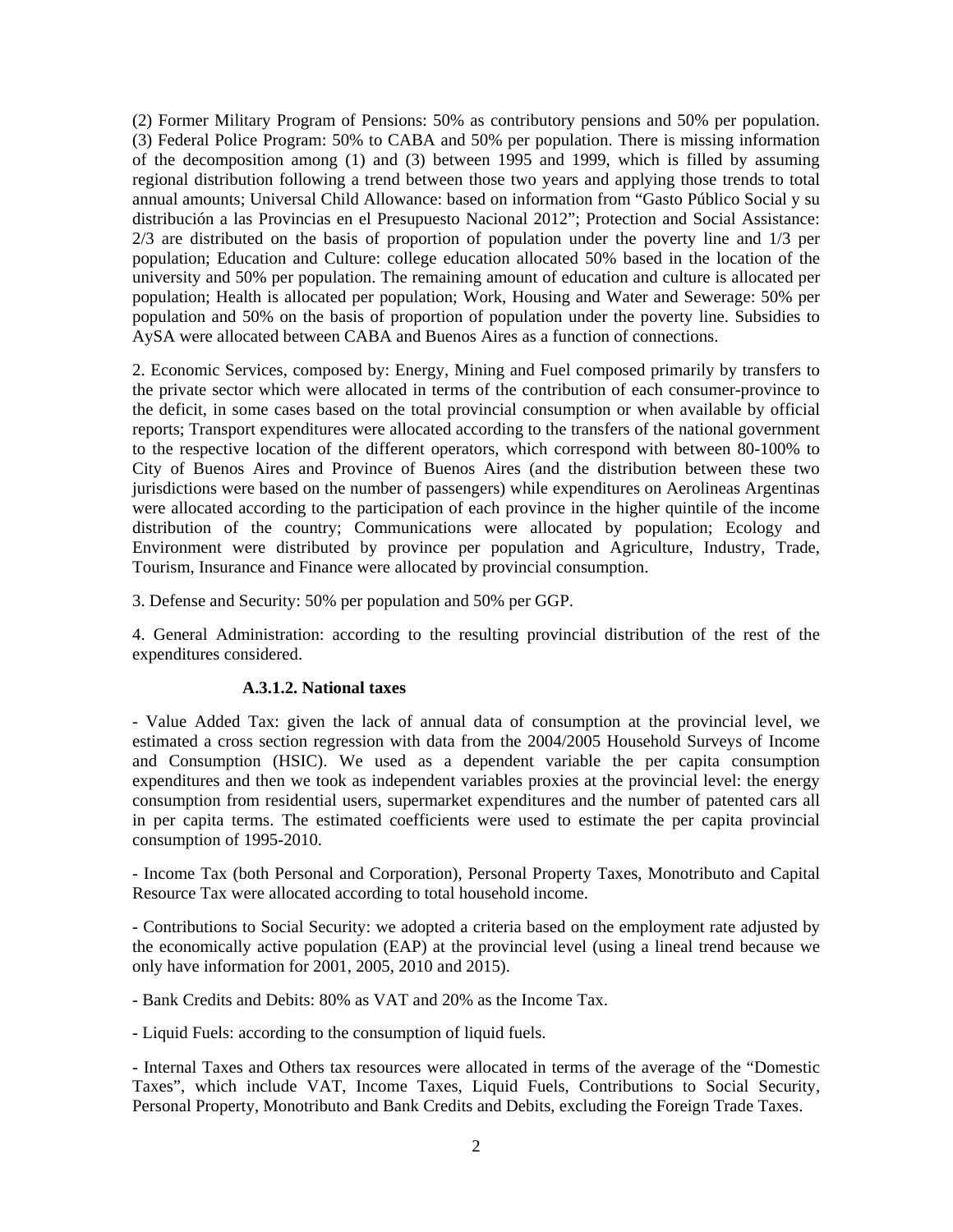- Export Taxes: were assigned according to the provincial origin of the exported products and subject to taxes under the existing taxes in Argentina.

- Import Duties and Statistic Rate were allocated on the basis of the Gross Geographic Product.
- Property Rents and Current Transfer: per population.

#### **A.3.2. Personal allocation**

In order to allocate taxes and expenditures among quintiles we use information from several surveys. In the case of taxes we always use information from the 2004 and 2012 HSICs and intrapolate the values obtained to get the weights for each year.

In the case of expenditures, we clarify which survey was used in each case by putting its name in brackets. When we use PHS, we calculate annual weights during the period 2003-2010, and extrapolate them to 1995-2003. When we use the Living Condition Survey (LCS) from 2001, we fix weights for the full sample. Finally, when we use the HSIC, we apply the same procedure as in taxes.

#### **A.3.2.1. National taxes**

- VAT : we allocate this tax according to final consumption.

- Personal income tax, *monotributo* and asset tax: we assign these taxes to the legal subject.

- Corporate income tax: we assign this tax considering that it is passed on an equal proportion to income labor, consumption and capital income.

- Gasoline and fuel tax: in the case of final consumption (about 80%) we consider consumption of gasoline and in the case of intermediate consumption of fuels we use total consumption of goods.<sup>1</sup>

- Internal taxes: we allocate them on a weighted average basis (according to collection) that includes taxes on cigarettes, alcoholic beverages, non-alcoholic beverages, telephony and insurance. The usual incidence assumption in this case is that taxes are paid by final consumers.

- Tax on financial transactions: 80% of the tax is assigned on final consumption and 20% on income.

- Taxes on international trade: the main tax bases of export taxes are agricultural products and hydrocarbons. We assume that the tax burden lies on landowners in the case of agricultural products and on the highest quintile in the case of hydrocarbons. In order to distribute taxes on imports we consider the distribution of total consumption.

- Social security contributions: distributed according to the distribution of contributions paid registered workers.

- Capital resources are allocated considering income distribution.

<sup>&</sup>lt;sup>1</sup> This is the assumption used by Gasparini (1998) after analyzing the costs and benefits of estimating the impact of energy costs on final-product prices through an input-output matrix. The bias of assigning this tax (which represents 20% of gasoline tax) according to final consumption, rather than consumption of "energyweighted goods and services," should be minor.

Gasparini, L. (1998). "Incidencia distributiva del sistema impositivo argentino", in *La reforma tributaria en la Argentina*, Fundación de Investigaciones Económicas Latinoamericanas (FIEL).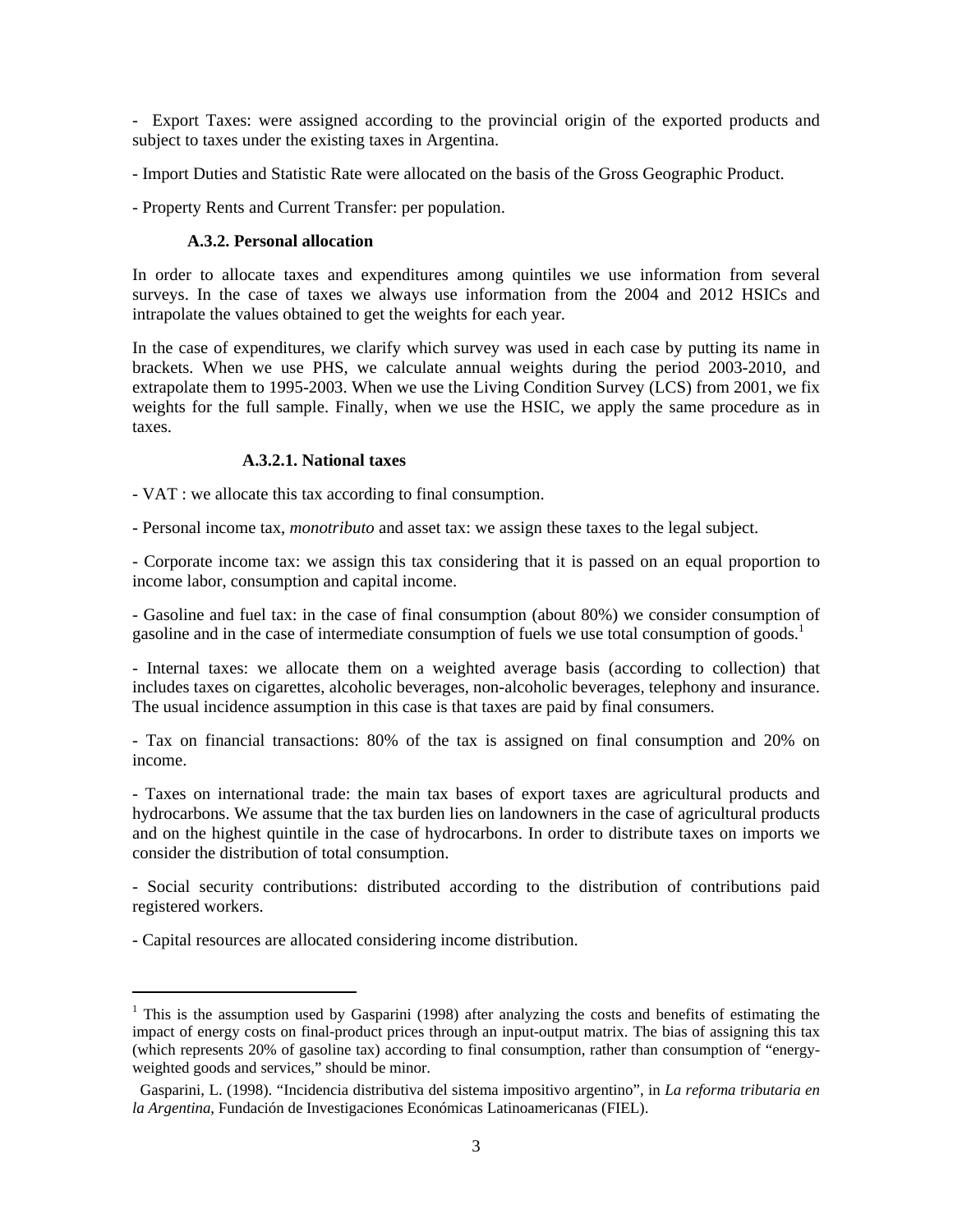- Other items (non-tax revenues, sales of state owned goods and services, leasing rents): on a per capita basis.

#### **A.3.2.2. Provincial taxes**

- Turnover tax: We combine the three different incidence criteria from corporate income taxes considering the productive structure of each province.

- Property tax: we use a combination of expenditures on housing, total consumption and wages.

- Automobile tax: We allocate this tax according to information on automobile insurance payments.

-Stamp taxes are distributed equally between expenditures on: housing, rents, commissions and contracts and administrative services.

- Social security contributions: we allocate the burden of these contributions on workers.

- Other taxes, revenues from the sale of goods, Property rents and Royalties are distributed on a per capita basis.

- Capital revenues are distributed according to per capita household income.

- Current taxes and Others non-tributary taxes are allocated considering the distribution of automobile, stamp, turnover, property and other tributary taxes on an equal basis.

# **A.3.2.3. National and provincial expenditures**

We allocate expenditures among quintiles of income distribution following a benefit principle (we distinguish between national and provincial governments whenever it is necessary). Some weights remain fixed in time because of lack of information (Health and Housing) or by assumption (Culture, Science and Technology, Water and sewerage, Other urban services and Primary production), while some others (General Administration, Justice and Defense, Education, Pension funds, Transport and communication services, Other economic services, Health insurance and Transfers to municipal governments, Work, Welfare, Energy, fuel and mining and Industry) vary on an annual basis.

- Education (PHS) allocated on the number of students attending public institutions at pre-school, primary and high school (provincial expenditures) and universities (national expenditure).

- Health (LCS) we allocate health expenditure among individuals without health insurance and we add a 25% associated with health insurance programs among beneficiaries of these programs.

- Health insurance for retired and pension holders (PHS) according to the distribution of retirees and pension holders.

- Pension funds (PHS): weights are built using the distribution of retirees and pension holders.

- Water and sewerage (LCS): we assign 75% of total expenditure according to users of the service and 25% according population.

- Housing (LCS) we distribute this expenditure among beneficiaries of loans for housing construction.

- Welfare (PHS): We assign this expenditure considering the amount of people living in poverty.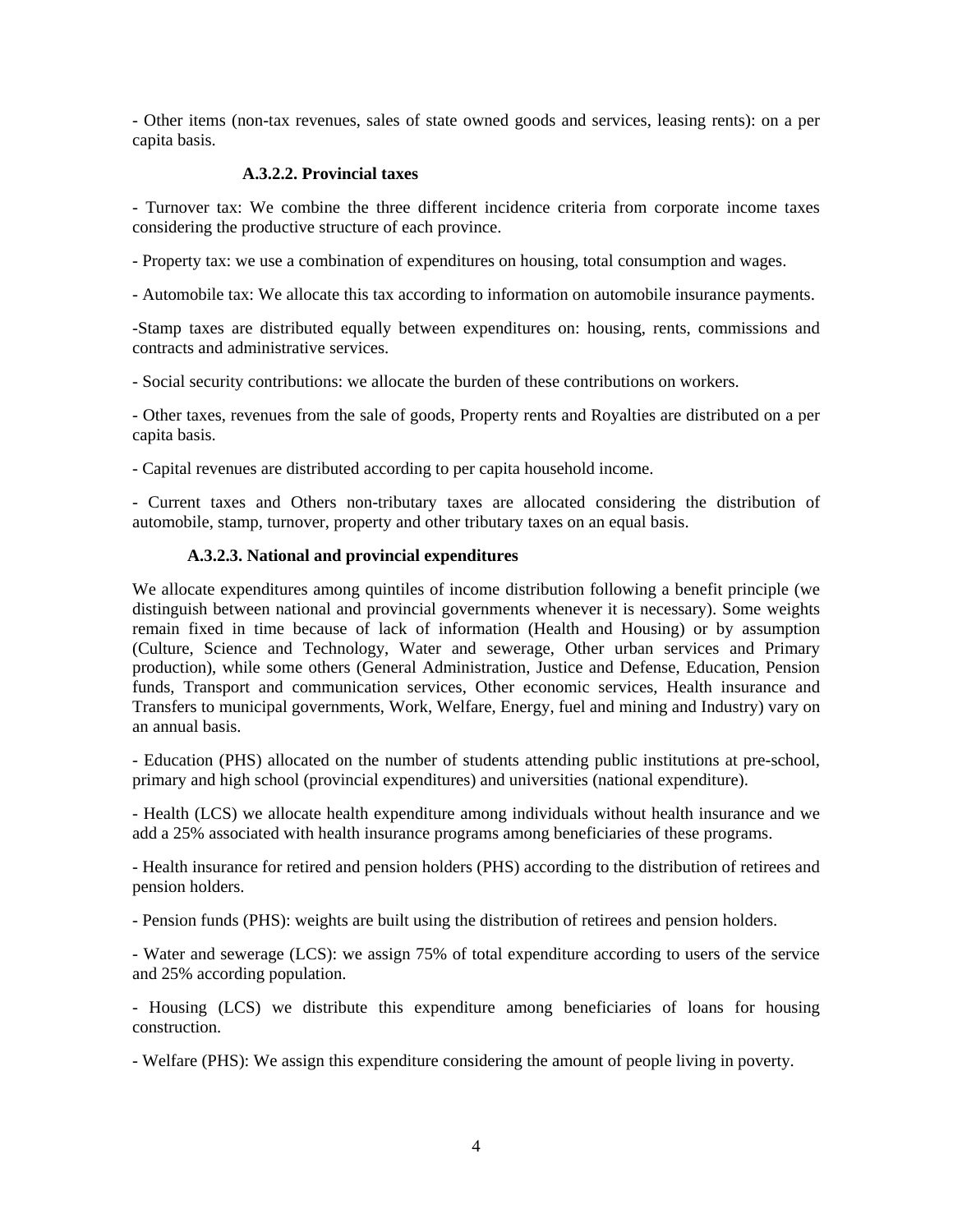- Work: 2/3 of this category is assigned to beneficiaries of the program *Jefes de Hogar* and 1/3 according to family allocations (we adopt the assumption made by CEDLAS-DGSP (2004, Table 11.9)).

- Culture, Science, and Technology; Water and Sewerage; and Other urban services: on a per capita basis.

- Economic services: This expenditure category is divided into five sub-categories that target different beneficiaries. "Energy, fuel and mining" (HSIC) is allocated using the distribution of energy and fuels consumption. "Industry" (HSIC) is allocated using the distribution of manufactured-products consumption. "Transport and communication services" (HSIC) is allocated considering evenly total consumption of goods and services, expenditures related to transportation (automobile), and expenditures related to tourism. "Primary production" is allocated on a per capita basis. Finally, "Other economic services," is assigned proportionally to the main four subcategories.

- Transfers to municipal governments allocated using the following rule: 35% according to the use of urban services, 18% per users of the Public Health System, 8% according to the distribution of welfare programs (these weights correspond to estimates of municipal expenditure by identified categories), and 19.5% by population. The remaining 19.5% is assumed to be "municipal general administration".

- Justice - Defense and Safety: 50% per population and 50% per income.

- General administration: we assume that the beneficiaries of this category are directly related to the beneficiaries of the sum of other categories.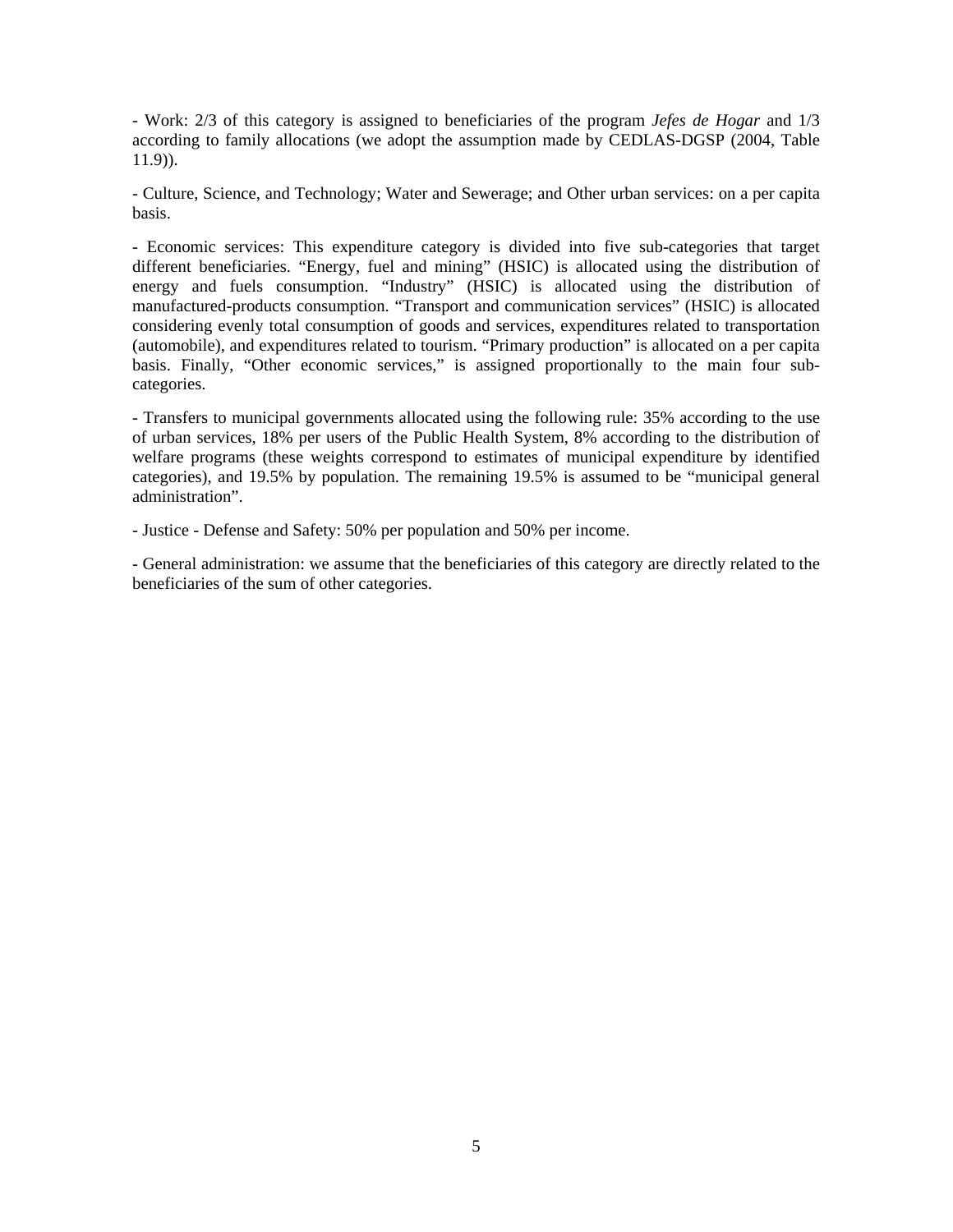**Appendix B. Argentina: regional indicators and summary of public budget statistics** 

|                | <b>Jurisdiction</b>       | <b>Surface</b> | <b>Population</b> Population |          | <b>GGP</b>         | Per capita | Human              | <b>Unsatisfied</b> |  |
|----------------|---------------------------|----------------|------------------------------|----------|--------------------|------------|--------------------|--------------------|--|
|                |                           | (sq km)        | (1000)                       | density  | (million           | GGP ('000  | <b>Development</b> | basic              |  |
|                |                           |                |                              |          | dollars)           | dollars)   | Index $(2011)$     | needs              |  |
| A              | <b>Buenos Aires</b>       | 307,571        | 15,316                       | 49.8     | 130,332            | 8.510      | 0.84               | 8%                 |  |
| A              | City Bs As (CABA)         | 200            | 3,058                        | 15,291.5 | 84,128             | 27,508     | 0.89               | 6%                 |  |
| $\mathbf{A}$   | Córdoba                   | 165,321        | 3,397                        | 20.5     | 26,671             | 7,852      | 0.86               | 6%                 |  |
| $\mathbf{A}$   | Mendoza                   | 148,827        | 1,766                        | 11.9     | 12,282             | 6,956      | 0.85               | 8%                 |  |
| A              | Santa Fe                  | 133,007        | 3,285                        | 24.7     | 32,966             | 10,035     | 0.85               | 6%                 |  |
| $\mathbf{A}$   | <b>Advanced</b> (5 prov.) | 754,926        | 26,822                       | 35.5     | 286,379            | 10,677     | 0.85               | 7%                 |  |
| I              | Entre Ríos                | 78,781         | 1,282                        | 16.3     | 7,861              | 6,132      | 0.84               | 8%                 |  |
| $\bf I$        | Salta                     | 155,488        | 1,267                        | 8.2      | 5,006              | 3,950      | 0.83               | 19%                |  |
| $\bf I$        | San Juan                  | 89,651         | 715                          | 8.0      | $\overline{3,293}$ | 4,605      | 0.83               | 10%                |  |
| $\bf I$        | San Luis                  | 76,748         | 457                          | 6.0      | 3,020              | 6,611      | 0.83               | $8\%$              |  |
| I              | Tucumán                   | 22,524         | 1,512                        | 67.1     | 6,615              | 4,377      | 0.84               | 13%                |  |
| I              | Intermediate (5 prov.)    | 423,192        | 5,233                        | 12.4     | 25,794             | 4,929      | 0.84               | 12%                |  |
| LD             | Chubut                    | 224,686        | 471                          | 2.1      | 5,854              | 12,436     | 0.85               | 8%                 |  |
| LD             | La Pampa                  | 143,440        | 341                          | 2.4      | $\overline{1,823}$ | 5,338      | 0.86               | 4%                 |  |
| LD             | Neuquén                   | 94,078         | 565                          | 6.0      | 7,780              | 13,764     | 0.86               | 10%                |  |
| LD             | Río Negro                 | 203,013        | 604                          | 3.0      | 4,790              | 7,933      | 0.85               | 9%                 |  |
| LD             | Santa Cruz                | 243,943        | 234                          | 1.0      | 3,767              | 16,092     | 0.87               | 8%                 |  |
| LD             | Tierra del Fuego          | 21,571         | 134                          | 6.2      | 2,551              | 19,081     | 0.88               | 14%                |  |
| LD             | Low Density (6 prov.)     | 930,731        | 2.349                        | 2.5      | 26,565             | 11.309     | 0.86               | 9%                 |  |
| L              | Catamarca                 | 102,602        | 404                          | 3.9      | 3,253              | 8,047      | 0.84               | 11%                |  |
| L              | Chaco                     | 99,633         | 1,071                        | $10.8\,$ | 4,117              | 3,844      | 0.81               | 18%                |  |
| L              | Corrientes                | 88,199         | 1,036                        | 11.7     | 4,259              | 4,112      | 0.83               | 15%                |  |
| L              | Formosa                   | 72,066         | 556                          | 7.7      | 1,919              | 3,453      | 0.81               | 20%                |  |
| L              | Jujuy                     | 53,219         | 698                          | 13.1     | 3,089              | 4,422      | 0.83               | 15%                |  |
| $\overline{L}$ | La Rioja                  | 89.680         | 355                          | 4.0      | 1,526              | 4,294      | 0.83               | 12%                |  |
| $\overline{L}$ | <b>Misiones</b>           | 29,801         | 1,111                        | 37.3     | 7,402              | 6,660      | 0.82               | 16%                |  |
| $\mathbf L$    | Santiago del Estero       | 136,351        | 884                          | 6.5      | 3,340              | 3,781      | 0.81               | 18%                |  |
| L              | Lagged (8 prov.)          | 671,551        | 6,116                        | 9.1      | 28,905             | 4,726      | 0.82               | 16%                |  |
|                | <b>Argentina</b>          | 2.780.400      | 40,519                       | 14.6     | 367,643            | 9,073      | 0.85               | 9%                 |  |
|                | (std. deviation)          |                |                              |          |                    | 0.64       | 0.03               | 0.51               |  |

**Table B.1 Regional indicators, 2010**

Source: own elaboration based on INDEC Argentina (surface, population, and Unsatisfied Basic Needs), and United Nations (Human Development Index). GGP published by Council of Federal Investment (CFI) until 2006 and then updated by regional drivers, and expanded to the GPD using national accounts, with base 1993 Note: A: Advanced; I: Intermediate; LD: Low Density; L: Lagged. The exchange rate was 3.93 Argentine pesos per dollar in year 2010.